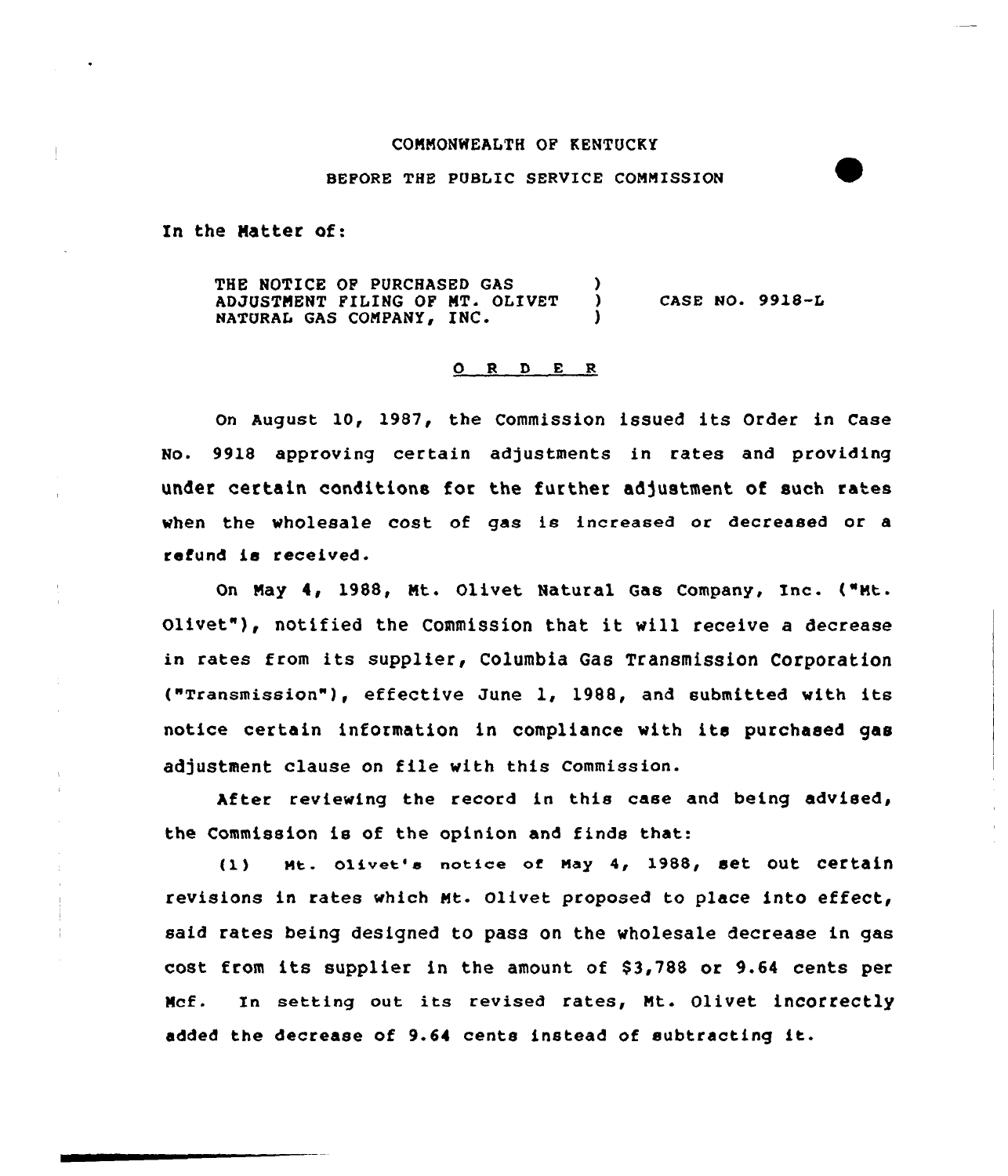(2) Transmission filed revised rates with the FERC to be effective June 1, 1988. These rates are subject to refund.

(3) Nt. Olivet's corrected adjustments in rates under the purchased gas adjustment provisions approved by the Commission in its Order in Case No. 9918 dated August l0, 1987, are fair, just, and reasonable and in the public interest and should be effective with gas supplied on and after June 1, 1988. Mt. Olivet's rates should be subject to refund because Transmission's rates are subject to refund.

IT Is THEREFoRE GRDERED that:

(1) The rates in the Appendix to this Order be and they hereby are authorized effective with gas supplied on and after June 1, 1988, subject to refund.

(2) within 30 days of the date of this Order Mt. Olivet shall file with this Commission its revised tariffs setting out the rates authorized herein.

Done at Frankfort, Kentucky, this 13th day of Nay, l933,

PUBLIC SERVICE COMMISSION

Vice Chairma

*<u>Cechmissione</u>* 

ATTEST:

Executive Director